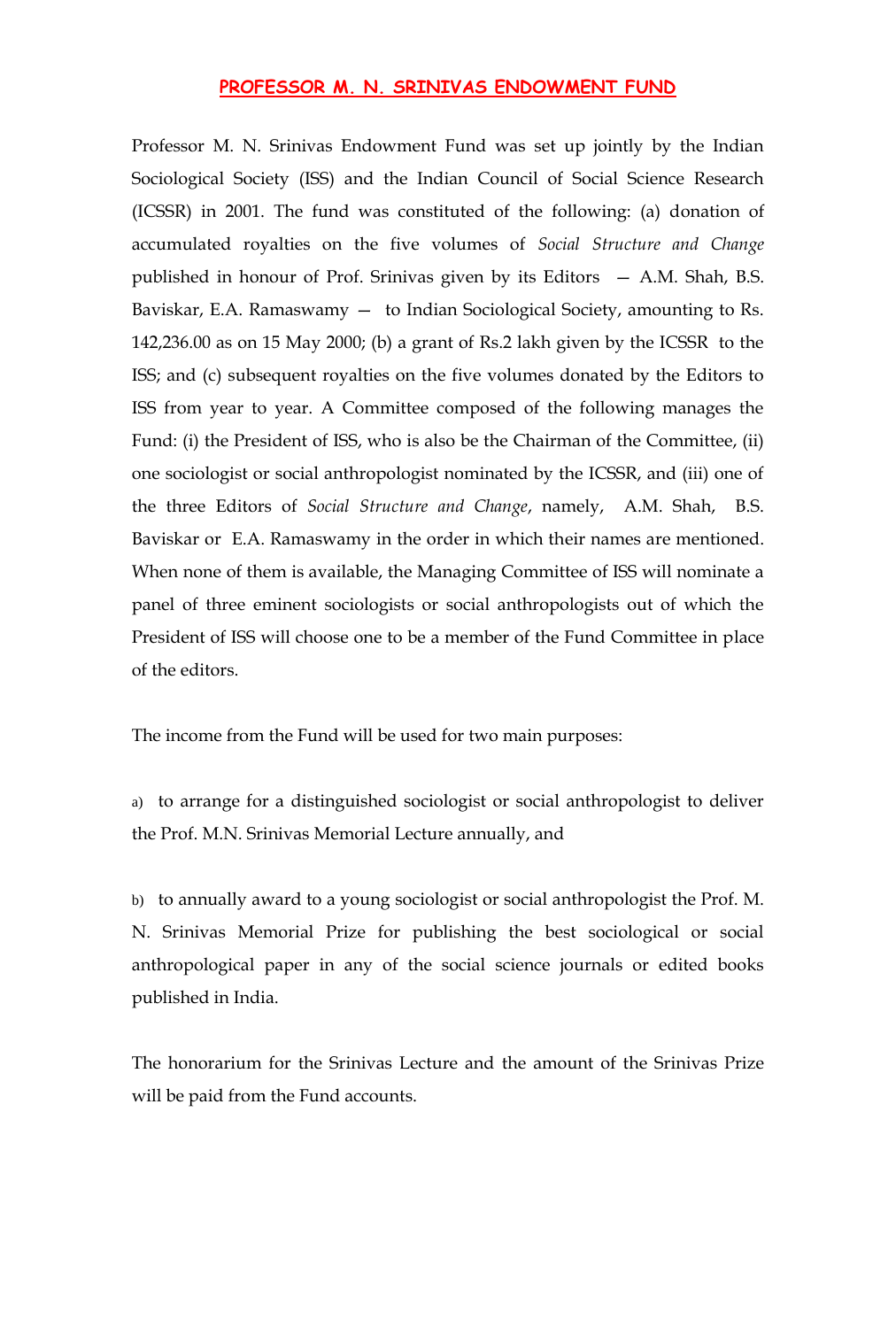| Sl.<br>No.     | Lecturer                      | Theme                                                                                                       | Venue and Date                                                  |
|----------------|-------------------------------|-------------------------------------------------------------------------------------------------------------|-----------------------------------------------------------------|
| $\mathbf{1}$   | Prof. Andre Beteille          | "Hierarchical and Competitive<br>Inequality"                                                                | GNDU, Amritsar,<br>AISC, 2712.2001                              |
| $\overline{2}$ | Prof. P. C. Joshi             | "Between Vision and Reality:<br>Reflections on Hindi Region"                                                | Department of<br>Sociology, Delhi<br>University, 14.11.<br>2003 |
| 3              | Prof. N. R. Sheth             | "The Field of Labour"                                                                                       | MPUA&T,<br>Udaipur, AISC,<br>21.12.2003                         |
| $\overline{4}$ | Prof. T. N. Madan             | "The Sociology of Hinduism:<br>Reading 'Backward' from Srinivas<br>to Weber"                                | Jammu University,<br>AISC, 25.10.2005                           |
| 5              | Prof. J. P. S. Uberoi         | "Sociology of Commerce and<br>Industry"                                                                     | Loyola College,<br>Chennai, AISC,<br>27.12.2006                 |
| 6              | Prof. T. K. Oommen            | "Disjunctions between Field,<br>Method and Concept: An<br>Appraisal of M. N. Srinivas"                      | Karnataka<br>University,<br>Dharwad, AISC,<br>29.11.2007        |
| $\tau$         | Prof. Yogendra Singh          | "Social Praxis, Conceptual<br><b>Categories and Social Change:</b><br>Observations from a Village<br>Study" | Rajasthan<br>University, Jaipur,<br>AISC, 28.12.2008            |
| 8              | Prof. Ravindra Kumar<br>Jain  | "Diaspora, Trans-nation and<br>Nation: Reflections from India"                                              | Kashmir University,<br>Srinagar, AISC,<br>10.10.2009            |
| 9              | Prof. Suma Chitnis            | "Lessons from the Field"                                                                                    | Ravenshaw<br>University, Cuttack,<br>AISC, 27.12.2010           |
| 10             | Prof. Partha Nath<br>Mukherji | "Social Mobility and Social<br><b>Structure: Towards a Conceptual-</b><br>MethodologicalReorientation"      | Jawaharlal Nehru<br>University, AISC,<br>11 December 2011       |
| 11             | Prof. Patricia Uberoi         | "The Career of a Comparativist:<br>Francis. L.K. Hsu and Aspects of<br>India, China and the West"           | Mysore University,<br>AISC, 2013                                |
| 12             | Prof. Dipankar Gupta          | "The Metaphors of Culture:<br>Multiculturalism as a way of<br>Everyday Life"                                | MG Kashi<br>Vidyapeeth, AISC,<br>2014                           |
| 13             | Dr. George Mathew             | "Power to the People and its<br>Enemies"                                                                    | KISS, KIIT Univ,<br>Bhubaneswar, 27<br>December 2015            |
| 14             | Prof. Imtiaz Ahmad            | "History of Secularism in India"                                                                            | Tezpur University,<br>Tezpur, 29<br>December 2016               |
| 15             | Prof. N.Jayaram               | "Sociological Imagination and<br>Literary Sensitivity"                                                      | St.Philomena's<br>College, Mysuru,<br>28 December 2019          |

## **PROFESSOR M. N. SRINIVAS MEMORIAL LECTURES**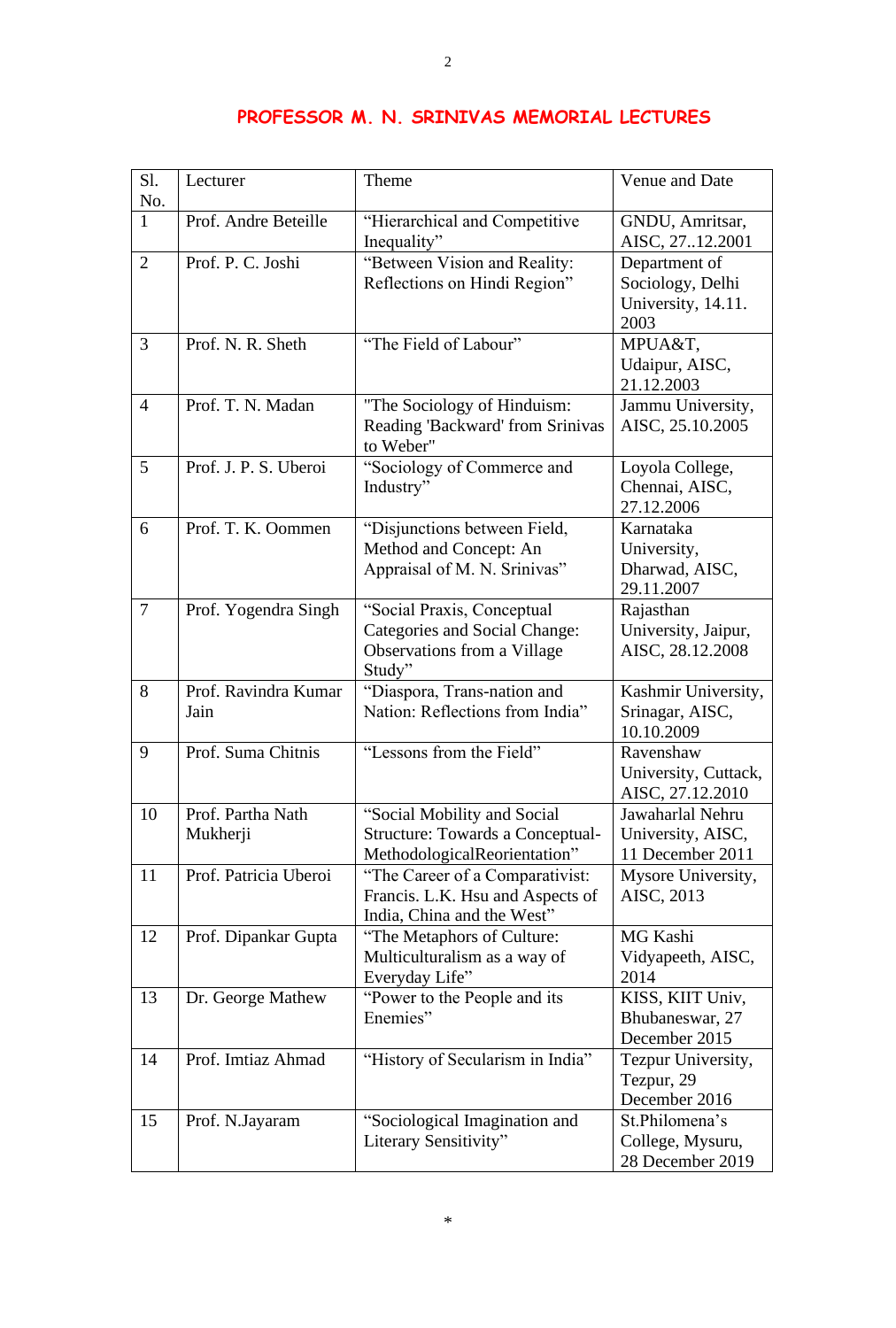| S1.<br>No. | Name and the year<br>the award was given                                                                   | Theme                                                                                                                        | Published in                                                                                                                                                                             |
|------------|------------------------------------------------------------------------------------------------------------|------------------------------------------------------------------------------------------------------------------------------|------------------------------------------------------------------------------------------------------------------------------------------------------------------------------------------|
| 01         | Dr. Rowena<br>Robinson, IIT,<br>Mumbai (2001)                                                              | "Interrogating Modernity,<br>Gendering 'Tradition': Theatre<br>Tales from Goa"                                               | Contributions to Indian<br>Sociology (NS), 33(3),<br>1999, pp.503-39.                                                                                                                    |
| 02         | Dr. Nandini Sundar,<br>Centre for Law and<br>Governance, JNU<br>(2002)                                     | "The Indian Census, Identity<br>and Inequality"                                                                              | In Ramchandra Guha<br>and Jonathan P. Parry<br>(eds.), Institutions and<br>Identities: Essays in<br>Honour of Andre<br>Beteille, Oxford<br>University Press, Delhi,<br>1999, pp.100-127. |
| 03         | Dr. Amita Baviskar,<br><b>Cultural and Social</b><br>Anthropology,<br><b>Stanford University</b><br>(2004) | "States, Communities and<br><b>Conservation: The Practice of</b><br>Eco-development in the great<br>Himalayan National Park" | In V. K. Saberwal and<br>M. Rangarajan (eds.),<br><b>Battles over Nature:</b><br>Science and the Politics<br>of Conservation, Delhi:<br>Permanent Black, 2003,<br>pp.267-99.             |
| 04         | Dr. Arima Mishra,<br>Department of<br>Sociology,<br>University of Delhi<br>(2006)                          | "Local Perceptions of Famine:<br>Study of a Village in Orissa",                                                              | <b>Economic and Political</b><br>Weekly, 5.2.2005,<br>pp.572-78.                                                                                                                         |
| 05         | Dr Manish K Thakur,<br>Department of<br>Sociology,<br>Goa University<br>(2007)                             | "Social Scientists for<br>Development Professionals?<br>Research-Policy Interface in a<br>Rural Development Institute"       | Review of Development<br>and Change, Vol. XI,<br>No. 2, July-December<br>2006, pp.179-200.                                                                                               |
| 06         | Mr. Pushpesh Kumar,<br><b>SRTM University,</b><br>Nanded<br>2007)                                          | "Gender and Procreative<br>Ideologies among the Kolams<br>of Maharashtra"                                                    | Contributions to Indian<br>Sociology, Vol.40, No.<br>3, September-<br>December 2006,<br>pp.279-310                                                                                       |

## **PROFESSOR M N SRINIVAS MEMORIAL PRIZE WINNERS**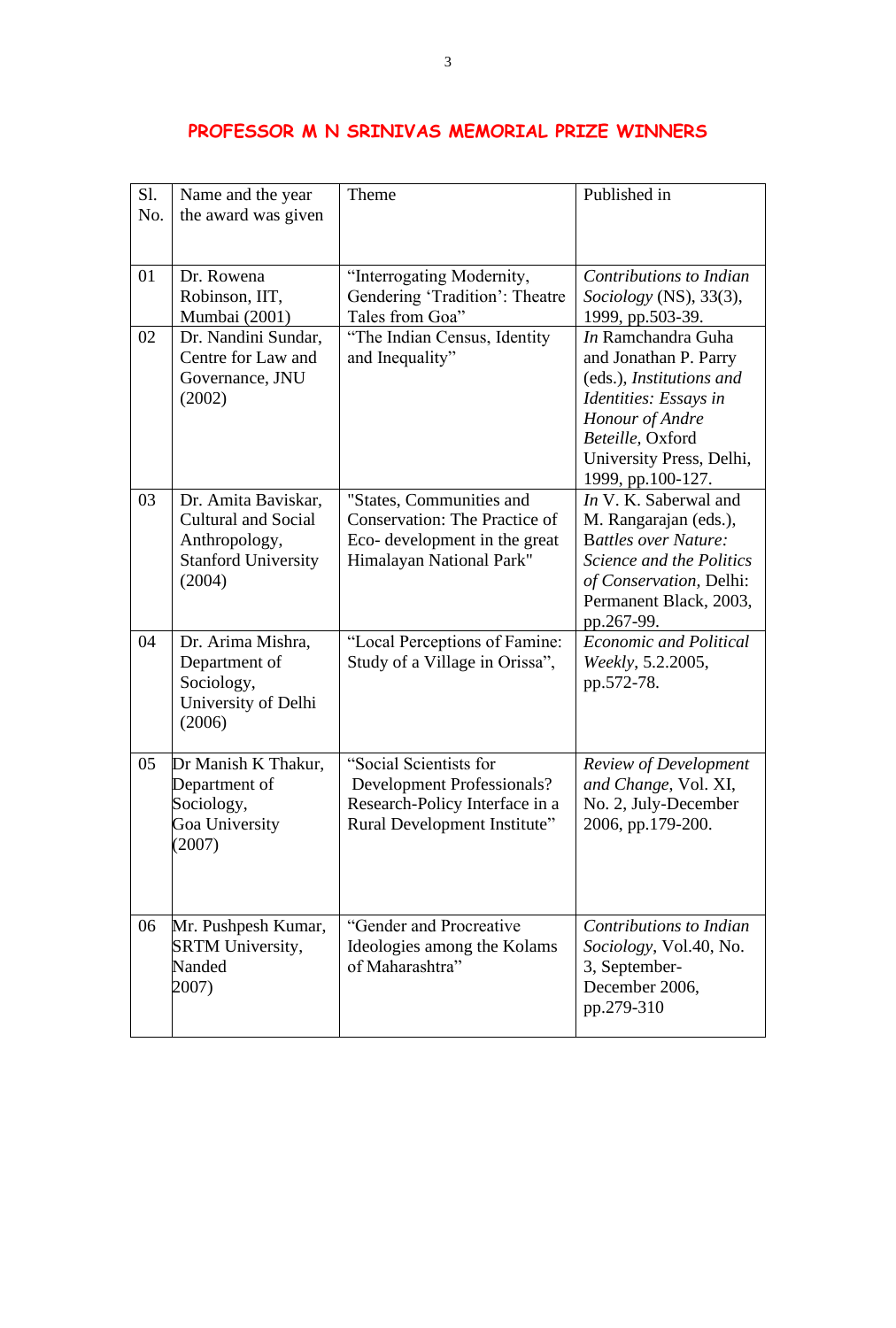| 07 | Dr. Vibha Arora<br>IIT, Delhi<br>(2008)                                                              | "Assertive Identities,<br>Indigeneity and the Politics of<br>Recognition as a Tribe: The<br>Bhutias, the Lepchas and the<br>Limbus of Sikkim" | Sociological Bulletin,<br>Vol. 56, No. 2; May-<br>August 2007, pp.195-<br>220.                                                                                                                  |
|----|------------------------------------------------------------------------------------------------------|-----------------------------------------------------------------------------------------------------------------------------------------------|-------------------------------------------------------------------------------------------------------------------------------------------------------------------------------------------------|
| 08 | Dr. P. Vigneswara<br>Illavarasan,<br>Dept of Humanities<br>and Social Sciences,<br>IIT, Delhi (2009) | "Software Work in India: A<br>Labour Process View"                                                                                            | In C. Upadhyaya and<br>A. R. Vasavi (eds.), In<br>an outpost of global<br>economy: Work and<br>workers in India's<br>information technology<br>industry, Routledge,<br>Delhi, 2008, pp. 162-89. |
| 09 | Anindita Chakrabarti<br>Dept. of Humanities<br>and Social Sciences,<br>IIT, Delhi (2010)             | "Judicious Succession and<br>Judicial Religion: Internal<br>Conflict and Legal Dispute in<br>a Religious Reform Movement<br>in India"         | In Thomas G. Krisch<br>and Bertram Turner<br>(eds.), Permutations of<br>Order: Religion and<br>Law as Contested<br>Sovereignties,<br>Ashgate, UK/USA,<br>2009, pp.87-105.                       |
| 10 | Dalia Chakravarty<br>(2011)                                                                          | "D. P. Mukherji and the<br>Middle Class in India"                                                                                             | Sociological Bulletin,<br>Vol. 59, No.2, May-<br>August 2010, pp.235-<br>55.                                                                                                                    |
| 11 | Shelly Tara (2012)                                                                                   | "Private Space in Public<br>Transport: Locating Gender in<br>the Delhi Metro"                                                                 | <b>Economic and Political</b><br>Weekly (Vol. XLVI, No.<br>51, 17 December 2011,<br>pp. 71-74).                                                                                                 |
| 12 | Aditya Raj (2013)                                                                                    | "The Indian Diaspora in North<br>America: The Role of<br>Networks and Associations"                                                           | Diaspora Studies, 5:2,<br>107-123, 2012                                                                                                                                                         |
| 13 | Sumit Saurabh<br>Srivastava (2015)                                                                   | "Disciplining the 'Desire':<br>'Straight' State and LGBT<br>Activism in India"                                                                | Sociological Bulletin,<br>New Delhi, Vol. 63,<br>No. 3, September-<br>December 2014, pp.<br>368-385.                                                                                            |
| 14 | Salah Punathil (2016)                                                                                | "Kerala Muslims and Shifting<br>Nations of Religion in the<br>Public Sphere"                                                                  | South Asia Research,<br>Vol. 33, No. 1, February<br>2013, pp.1-20.                                                                                                                              |
| 15 | Hoineilhing Sitlhou<br>(2016)                                                                        | "Patriarchal Bargains and<br>Paradoxical Emancipation:<br>Issues in the Politics of Land<br>Rights of Kuki Women",                            | Indian Journal of<br>Gender Studies, Volume<br>22 No. 1, February<br>2015, pp. 92-115                                                                                                           |
| 16 | Subhasis Sahoo<br>(2018)                                                                             | "Contested Reproduction and<br>Cultural Change: The Case of<br>Odissa"                                                                        | Social Change<br>47(4) 565-581<br>2017                                                                                                                                                          |
| 17 | Dr. Sudhansubala<br>Sahu (2019)                                                                      | "Revisiting Television in<br>India: Mapping the Portrayal<br>of Women in Soap Operas"                                                         | Sociological Bulletin<br>Volume 67, Issue 2<br>August 2018                                                                                                                                      |
| 18 | Dr Saravana<br>Raja(2019)                                                                            | "The Associational Basis of<br>Vanniyar Organizations in<br>Tamil Nadu"                                                                       | Studies in Indian<br>Politics<br>Volume 5 No. 2<br>December 2017                                                                                                                                |